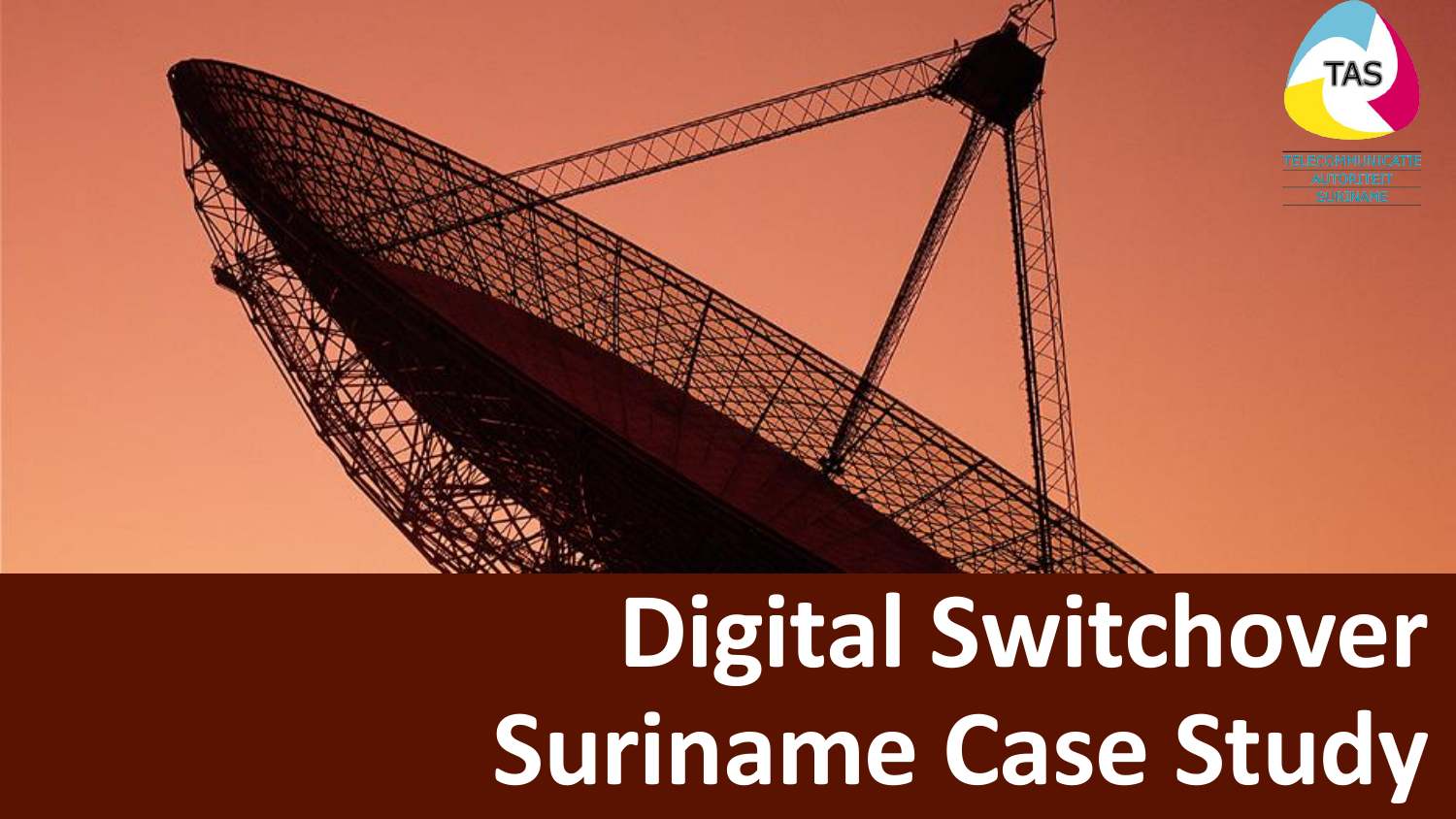

- **1. Making the case for Switchover**
- **2. Actions from 2009**
- **3. Position of the Government**
- **4. Resolution of the Council of Ministers**
- **5. Frequency Planning and Transition**
- **6. Information campaigns**
- **7. "Virtual Channel Operators"**
- **8. Summary**

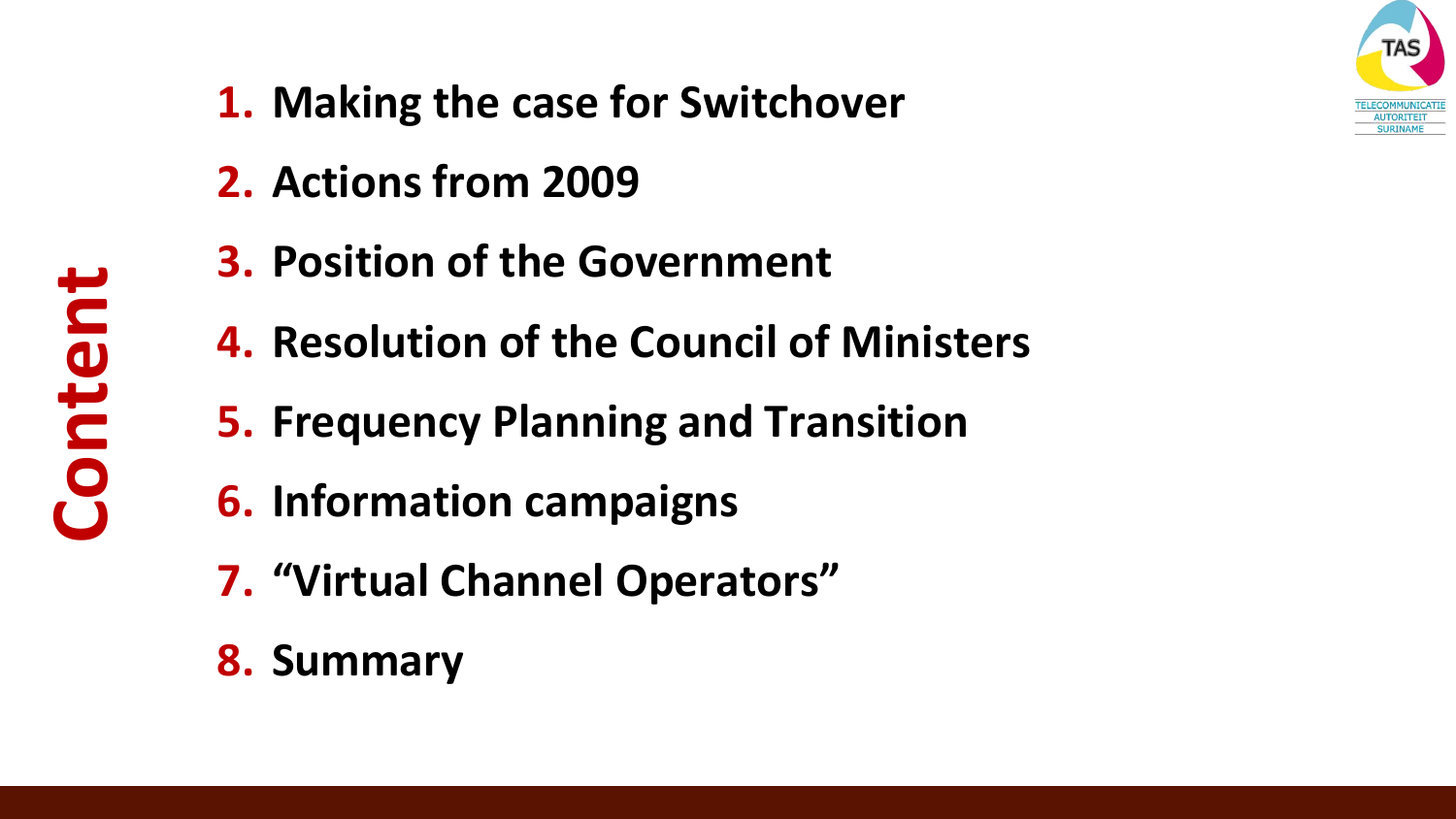

# MAKING THE CASE FOR SWITCHOVER

The Telecommunications Authority Suriname (TAS) is entrusted by the Telecommunications Act with management of the frequency spectrum

With a significant number of non-operational licensees and the growing applications annually, there was no space left for the issuance of new licenses

At the World Radio Conference 2007 (WRC-07), it was decided that the upper part of the TV band must be made available for broadband services. This was to be realized through the introduction of digital broadcasting.

Digital broadcasting has a better spectrum efficiency compared to analogue broadcasting and has a better Quality of Experience (HD broadcasting)

WRC-07 resolution gave us the opportunity to accommodate new applicants and, most importantly, to bring order in the band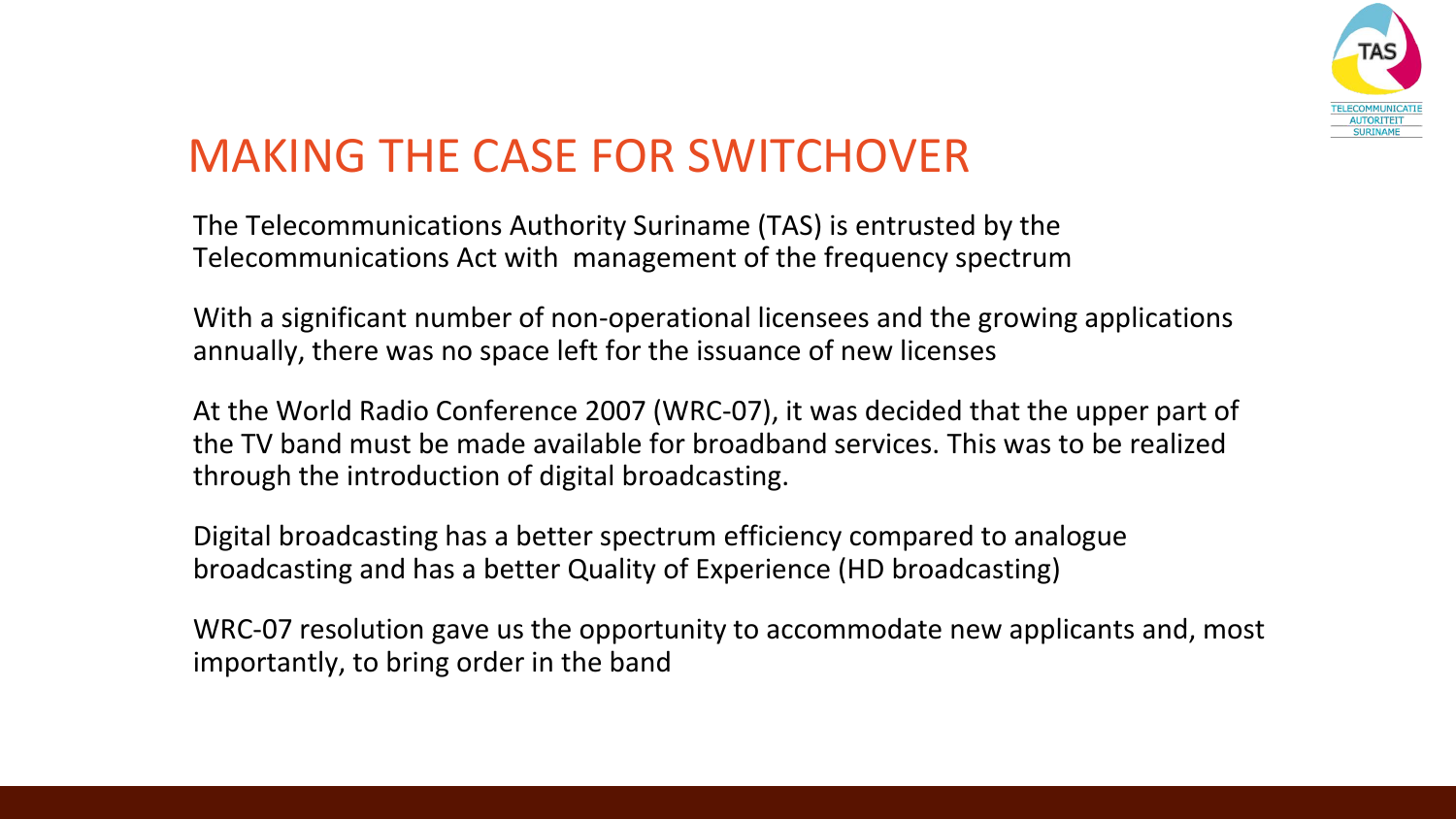

## ACTION FROM 2009

**·** Information sessions for stakeholders (2009)

**Regional Workshop with advocates** from ATSC, DVB and ISBD and the ITU (2010)



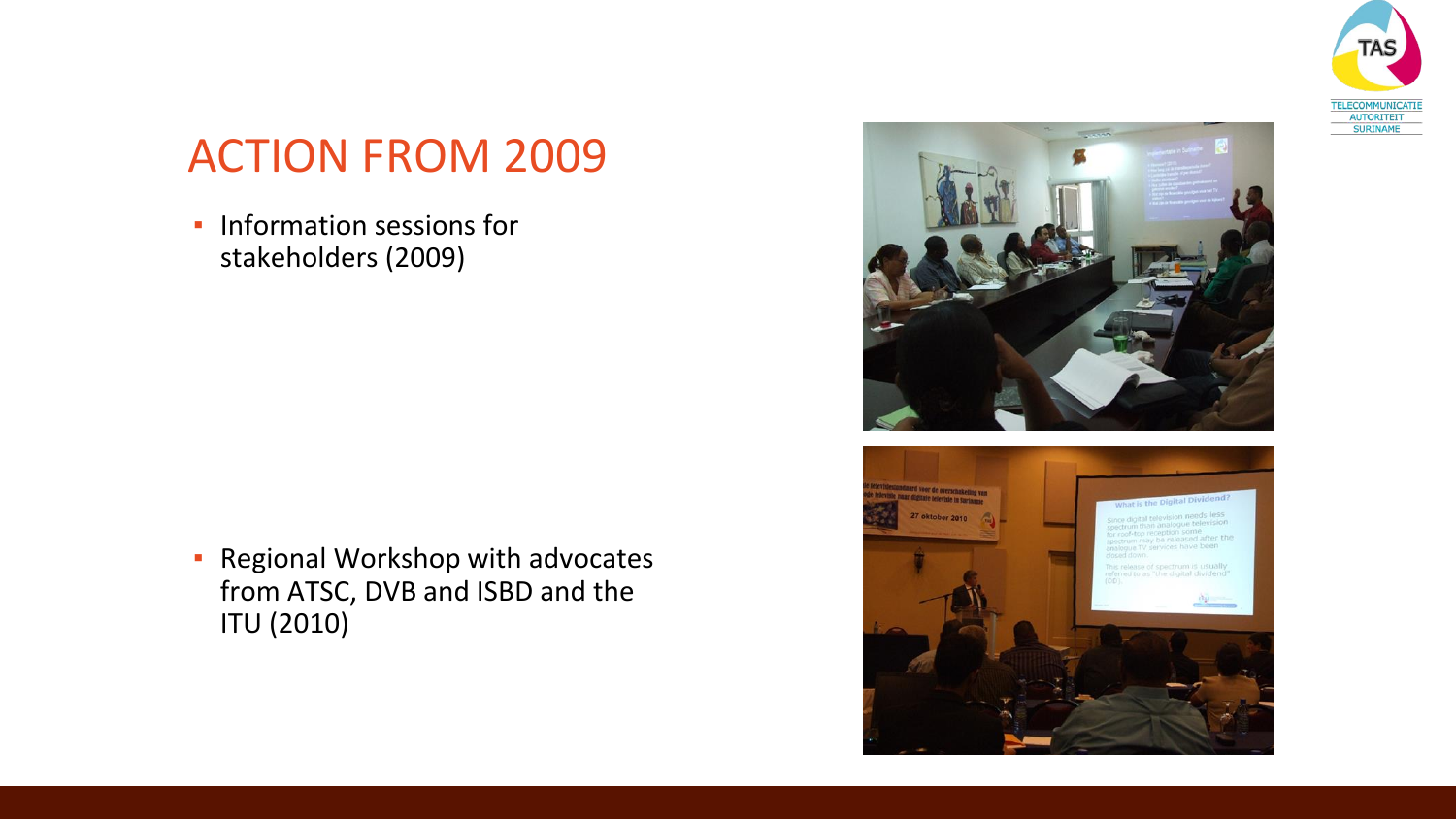

#### OUTCOME WG 2012

A Public Call was held and on the basis of a comparative test two MUX operators were selected. Both have chosen to adopt the DVB-T2 standard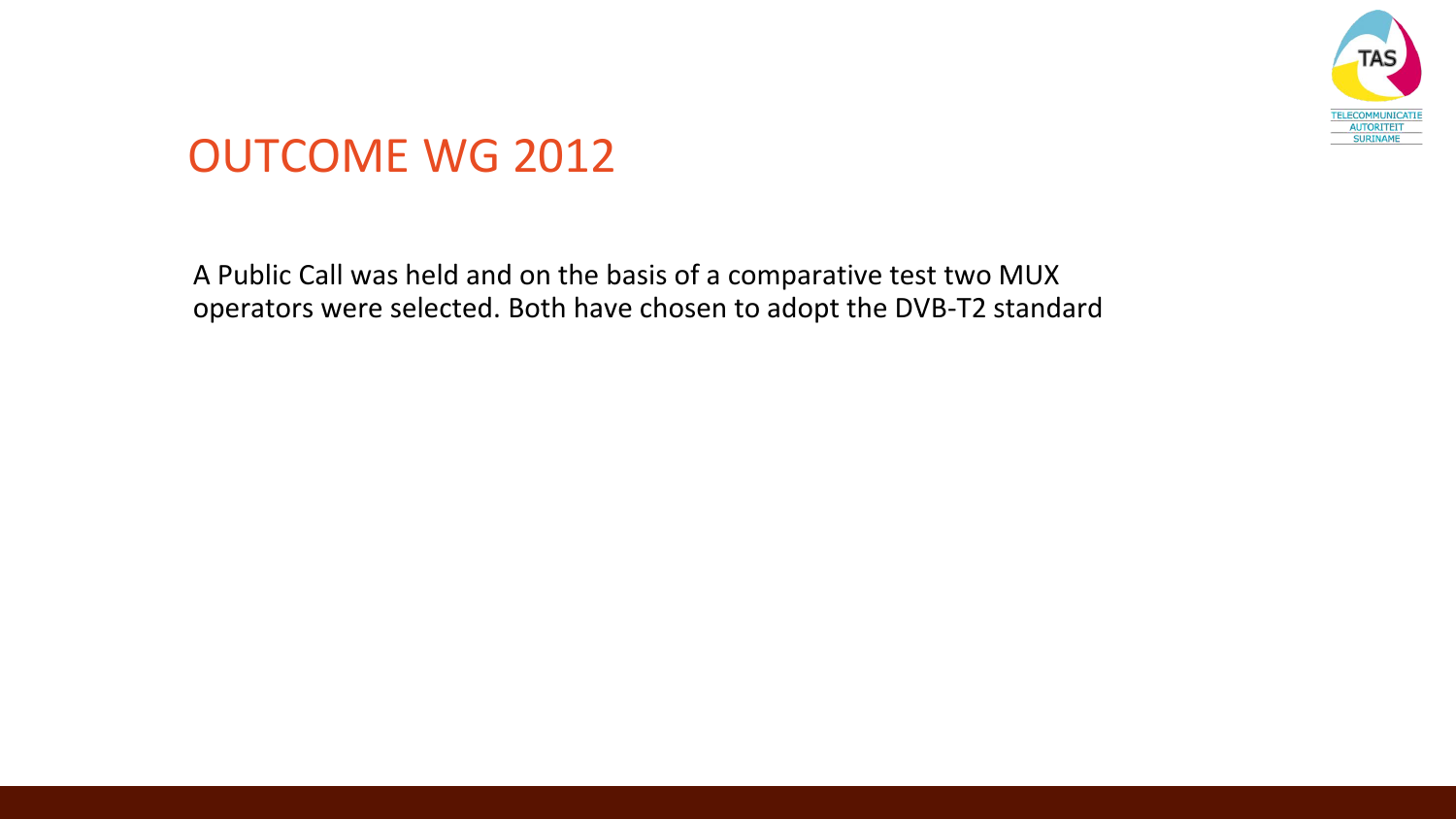

# CONCERNS OF EXISTING OPERATORS

Some licensees had expressed their concerns to the government with regard to:

- 1. delivering their content to the MUX operators
- 2. choosing another standard than the ATSC standard
- 3. retaining their brand (channel number)

The ATSC standard would be a logical step for two reasons:

- **EXEDENT Most households already had a television set in their living room with a built**in ATSC receiver
- The existing transmitting devices were NTSC compliant, which could be converted to the ATSC standard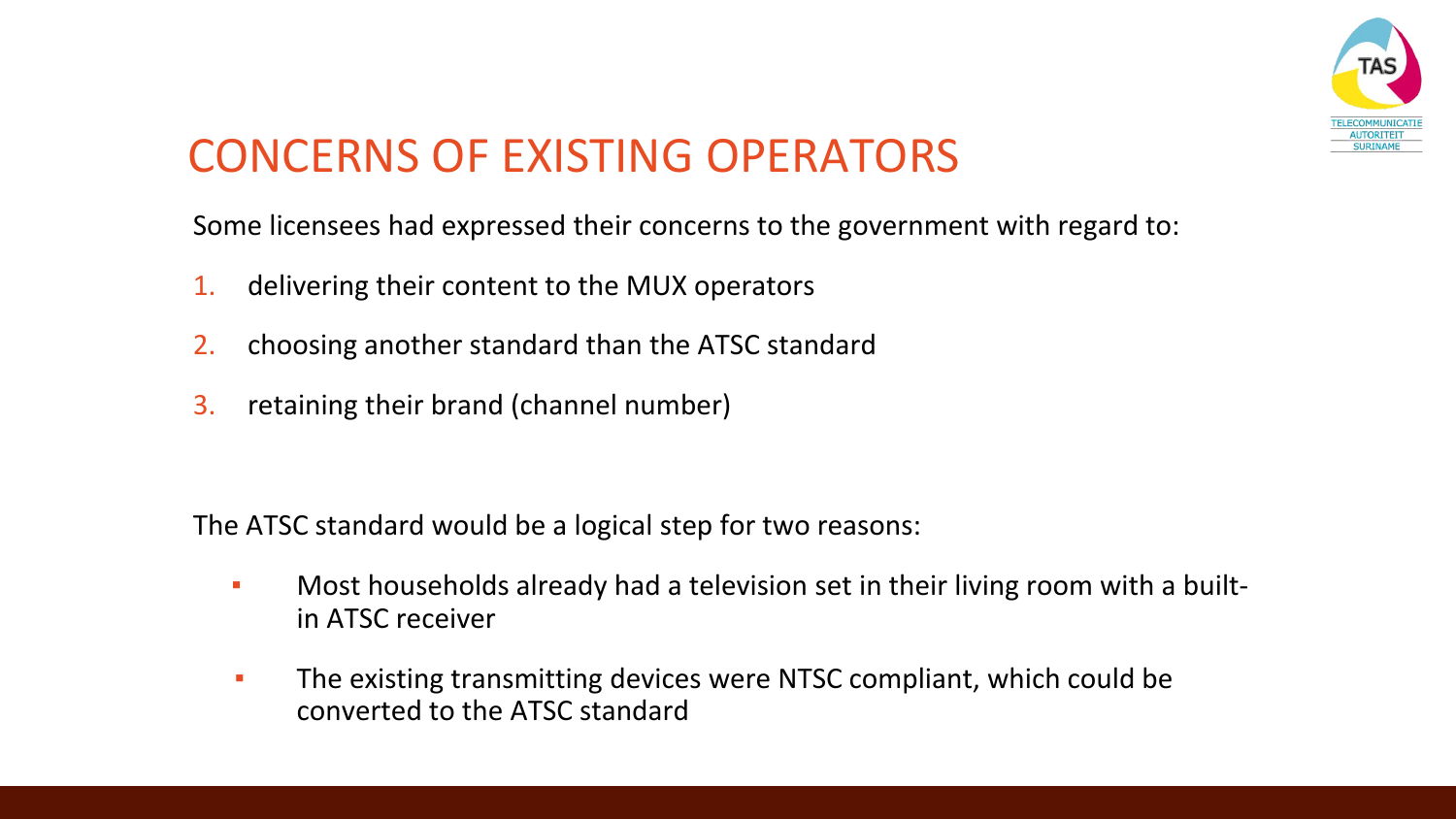

### POSITION OF THE GOVERNMENT

- The Government had taken into account the fact that television sets on the Surinamese market are bought in the US which are already in the living room of many households. These sets support the American ATSC standard. In order to minimize the cost for the viewer it is logical to choose the ATSC standard
- Choosing the DVB-T2 standard would impose cost for the viewers because they will be obligated to purchase a set–up-box
- With respect to content, the government agreed that no obligations should be imposed on the current license holders. This means that they are not required to deliver their content to the MUX operator. The government agreed that full control should be giving to the operators over their content.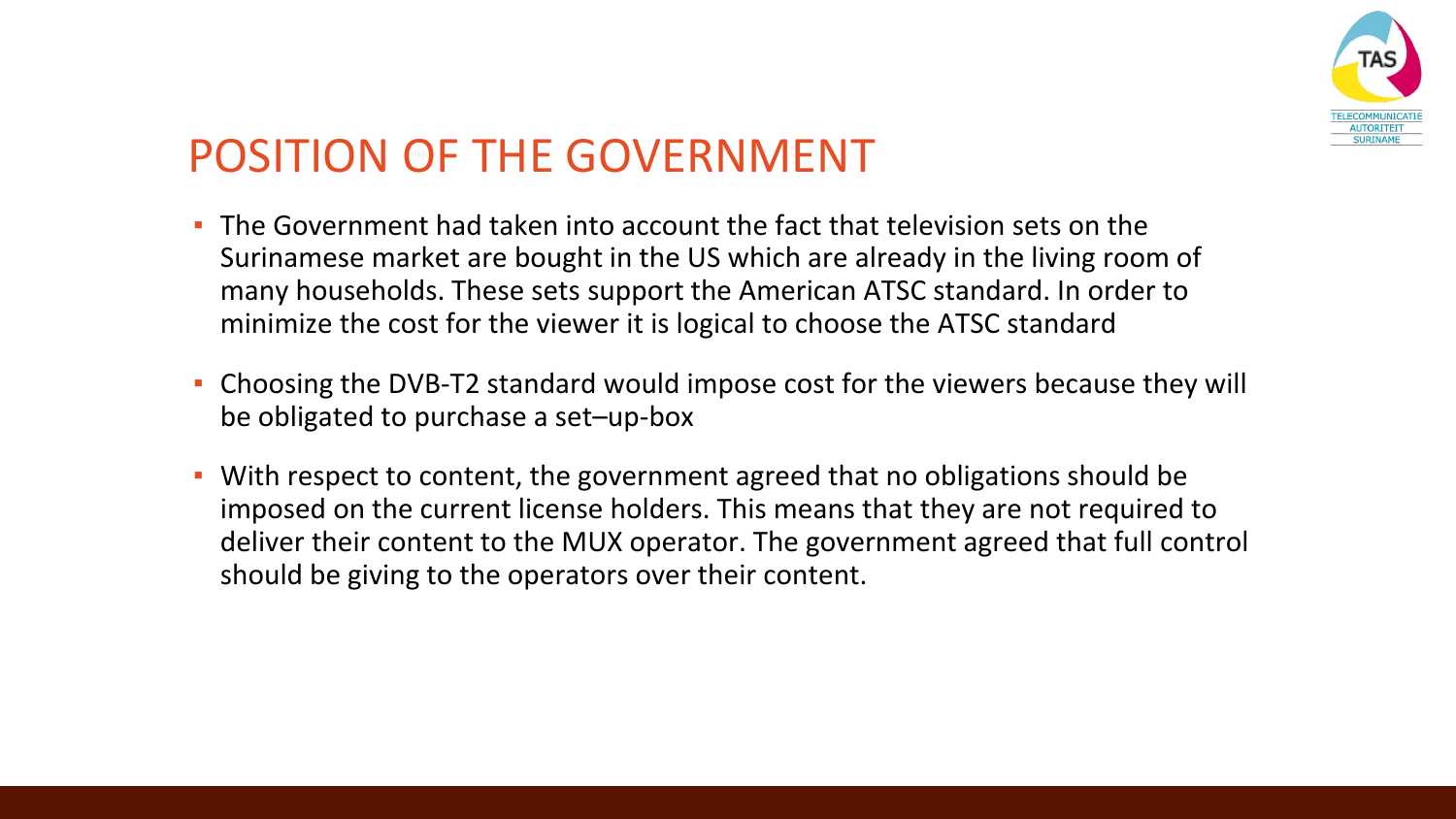### RESOLUTION OF THE COUNCIL OF MINISTERS

At the meeting of March 4th, 2014, the Council of Ministers decided:

- that the ATSC and the DVB-T2 standards will be used for the distribution of television signals via digital networks.
- **.** that the digital dividend will to be used for broadband services
- **.** that the TAS will be responsible for developing a detail plan for the transition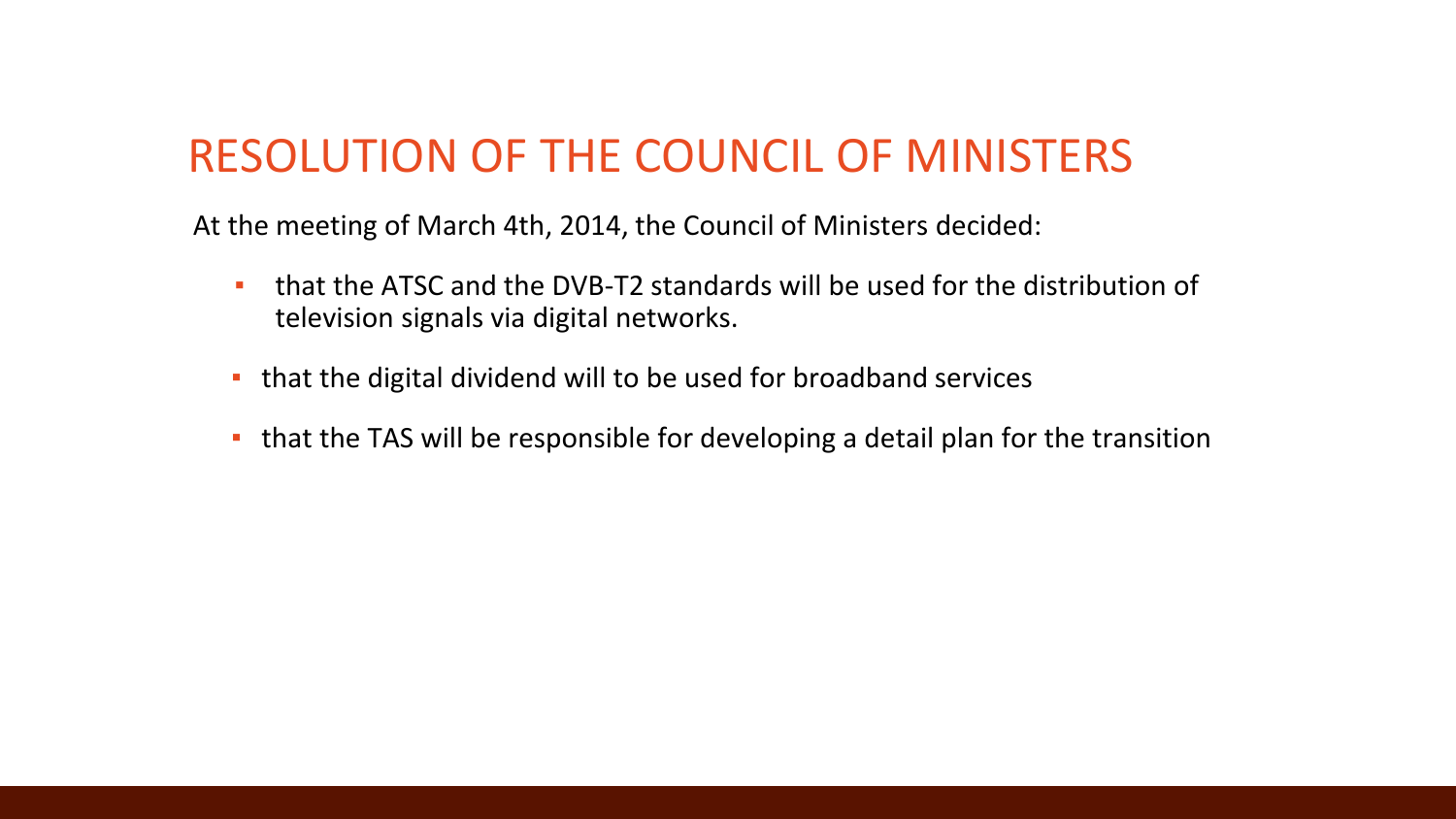#### REFARMING OF THE BAND FOR DTV

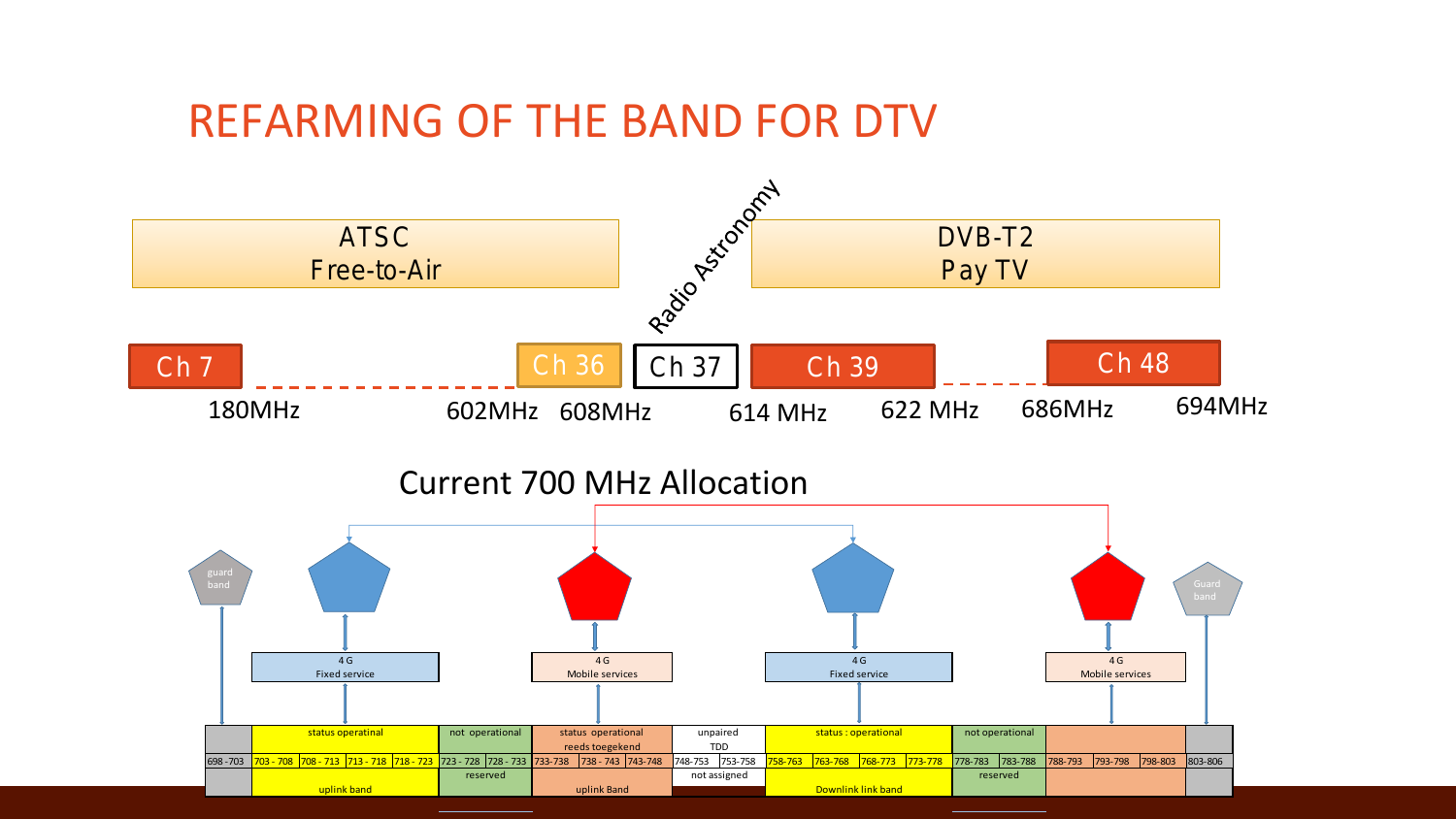#### INFORMATION CAMPAIGN

Resolution 4 March 2014 Public Information campaign **Transition** (2014 - 2017)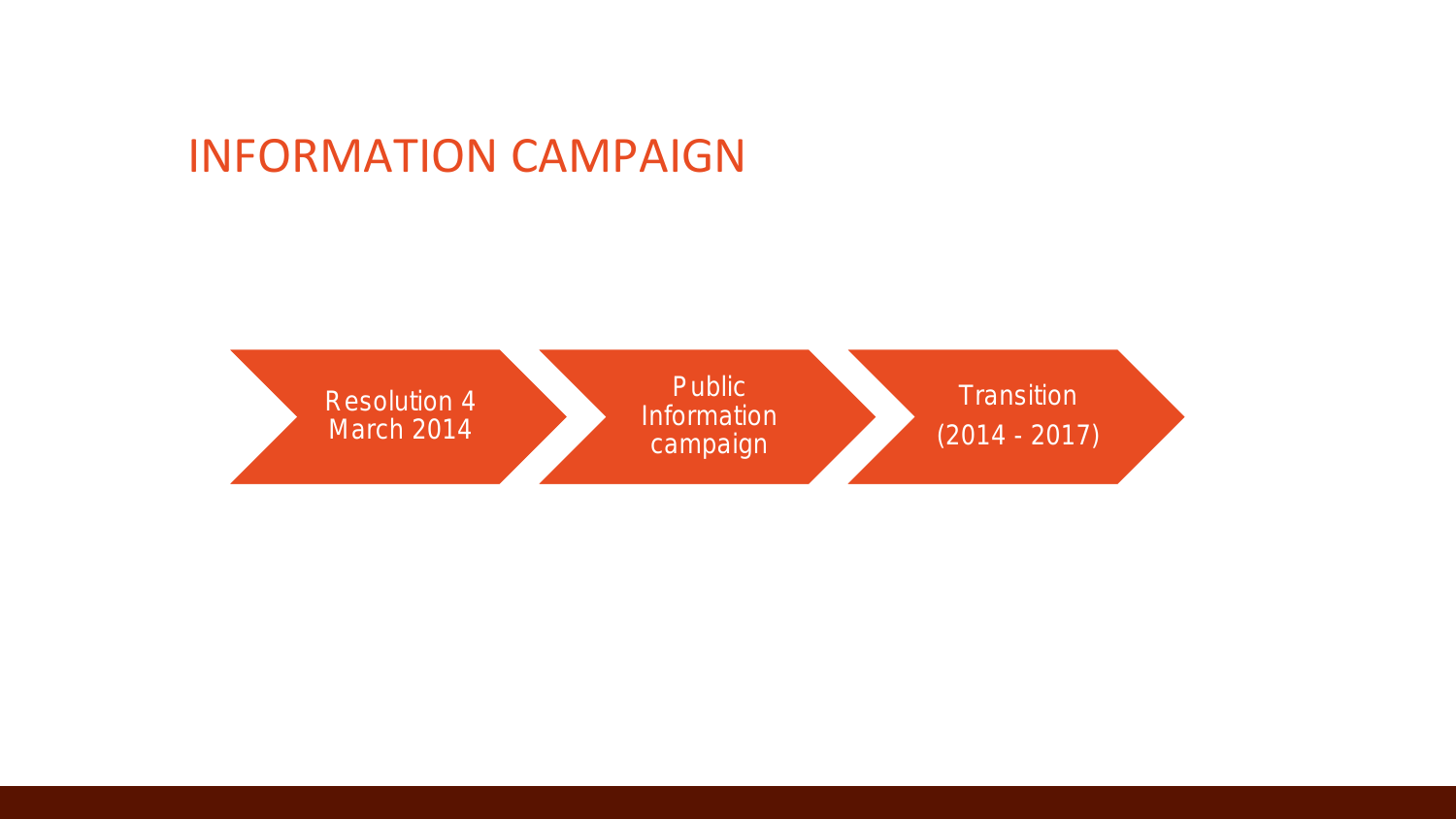### INFORMATION CAMPAIGN FOR GENERAL PUBLIC

An information campaign was launched for the general public:

- **·** press release
- **·** providing information in news programs
- **.** In an annual trade fair, TAS interacted with the general public e.g slogan competition
- **Example 2 an infomercial with a popular cabaret group**

*"moro krin moro srapu, digitv e kon ini Sranan"*

#### **Information campaign for operators**

In 2014 an information session was held for license's holders were TAS presented the timeframe for transition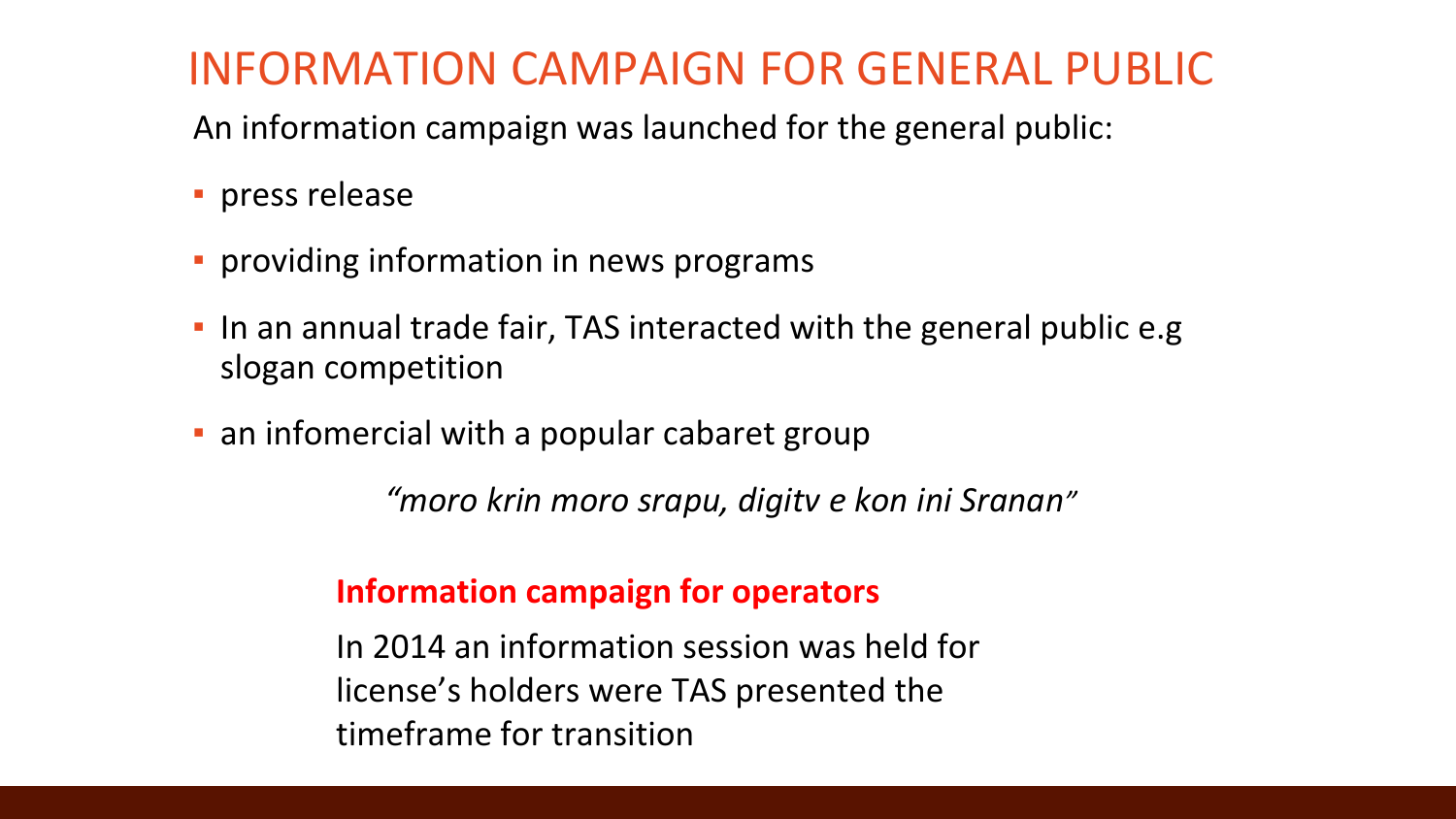#### FIRST DTV TRANSMISSION

DTV was introduced in district Brokopondo

on Friday 11th July 2014

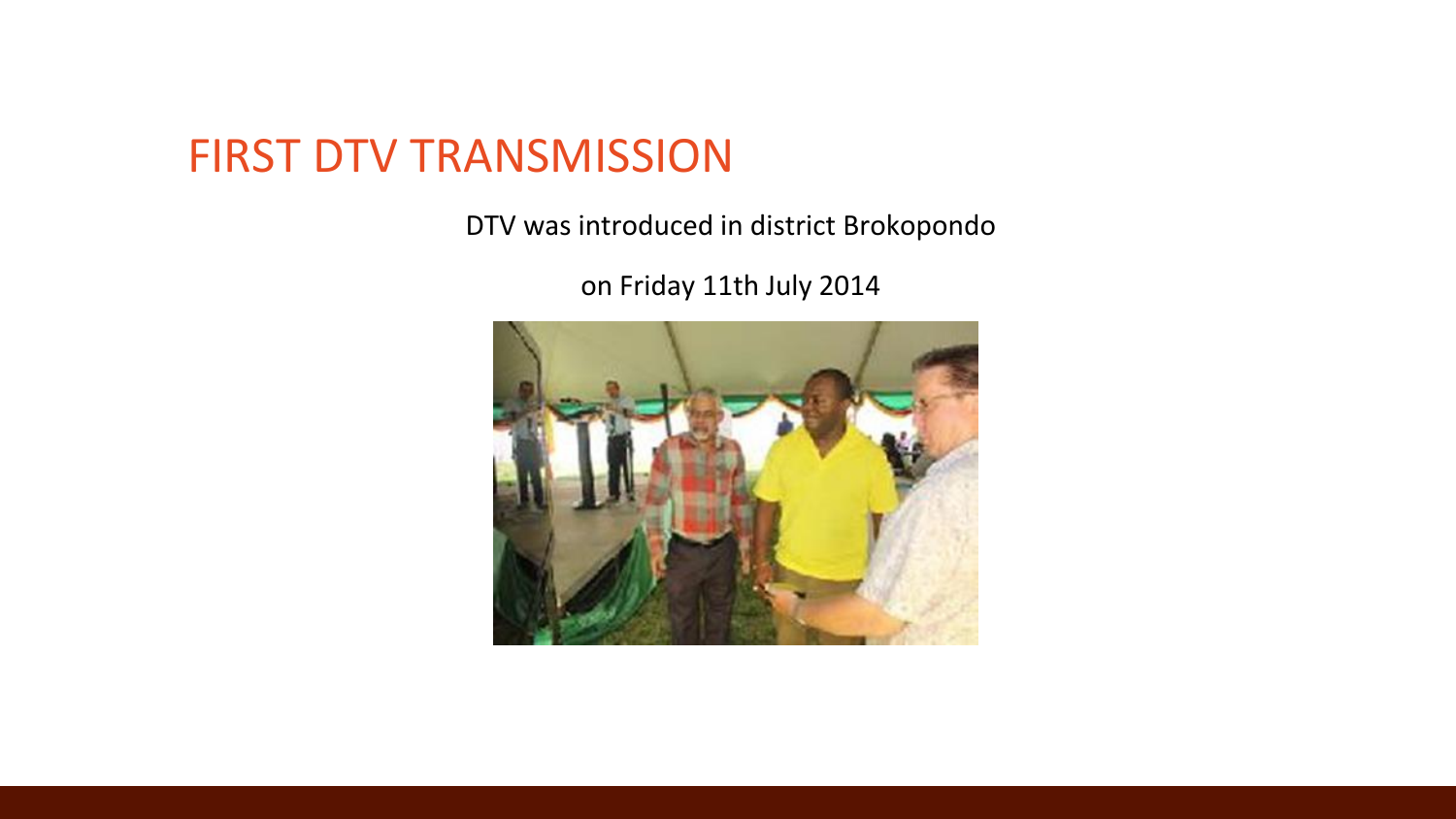#### VIRTUAL CHANNEL OPERATORS

- **The ATSC standard can provide more than one channel/ program**
- **TAS promotes the accommodation of new applicants on these virtual channels** (Virtual Channel Operators)
- Existing License holders who offer the virtual channels benefit from the fee they receive from the Virtual Channel Operators
- **·** Virtual Channel Operators benefit also as they do not need to invest and operate a DTV platform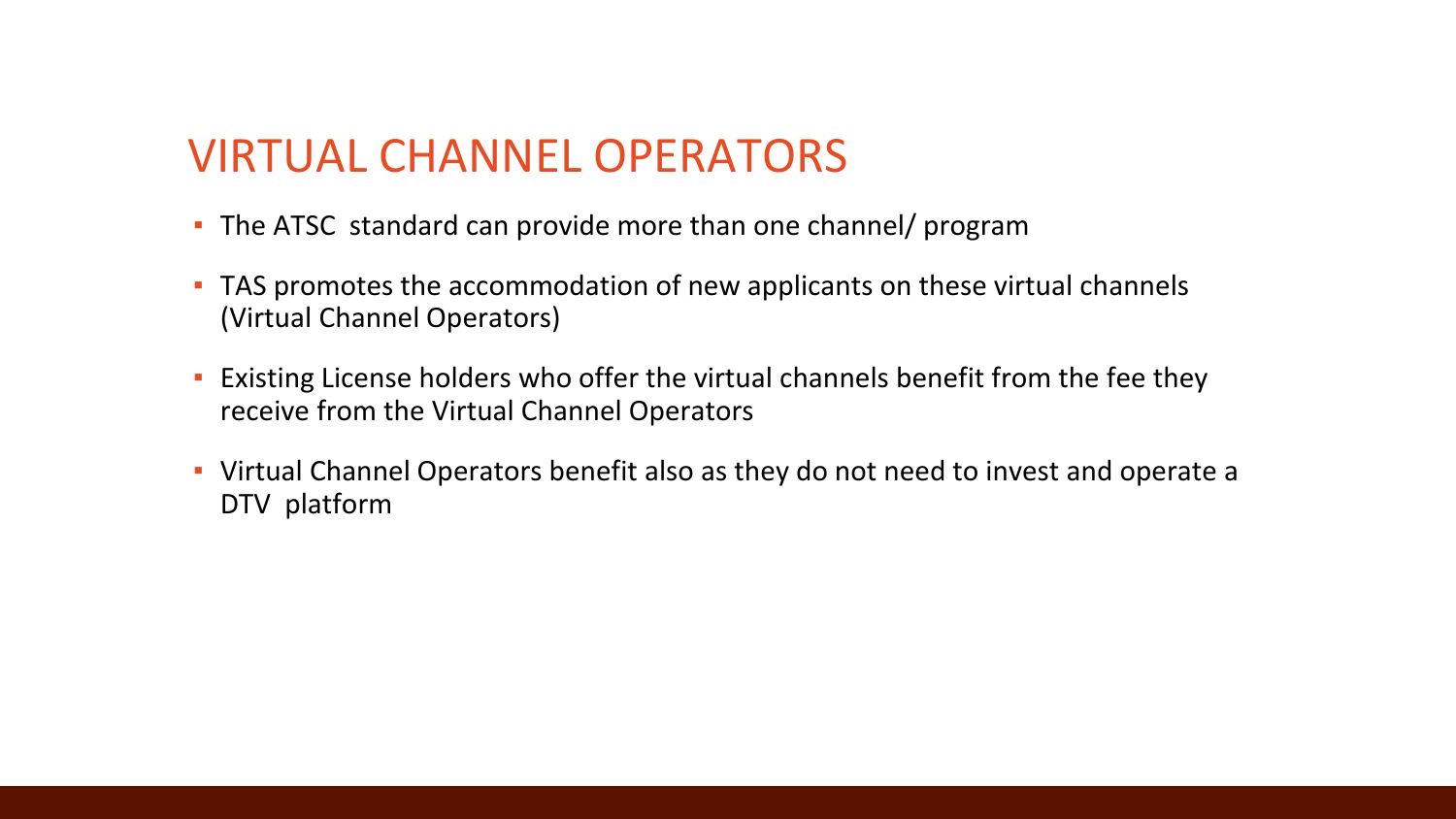#### SUMMARY

| Analogue TV |    | <b>DTV</b>       |    |
|-------------|----|------------------|----|
| channels    | 18 | channels         | 30 |
| programs    | 18 | program          | 35 |
|             |    | Virtual Channels |    |

- Suriname has accomplished DTV within 4 years
- No financial incentives to license holders or households
- Adopted 2 standards in the band
- **98% Switch Over realized**